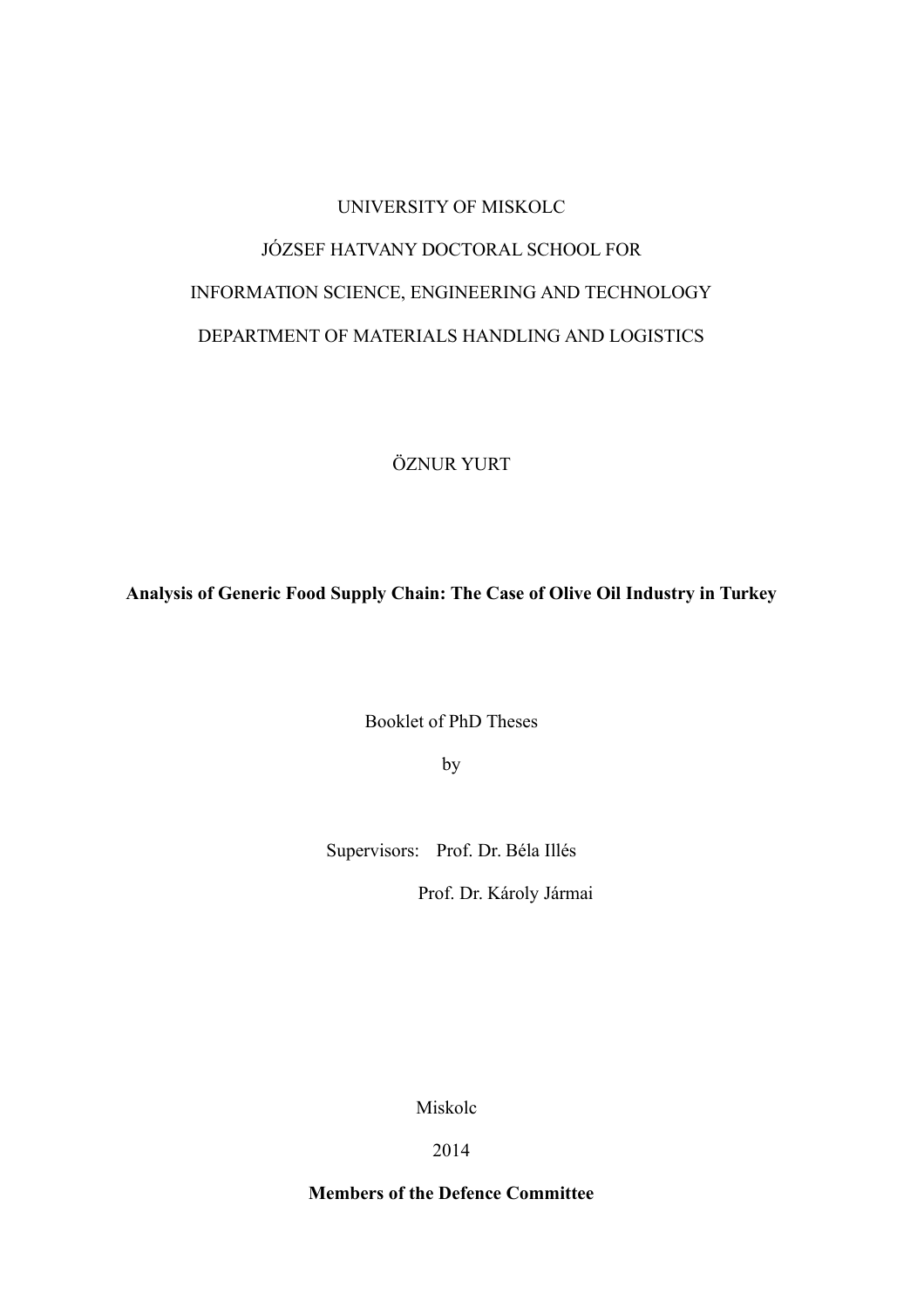# *Chairman:*

Prof. Dr. Jenő Szigeti, PhD.

*Secretary:* 

Dr. Bognár Gabriella, Vadászné, CSc.

*Members:* 

Dr. György Sárközi, PhD.

Dr. Ákos Gubán, PhD.

Dr. Levente Ráday, PhD.

*Reviewers:*

Dr. Tamás Hartványi, PhD.

Prof. Dr. János Benkő, CSc.

# 1. **Preliminary**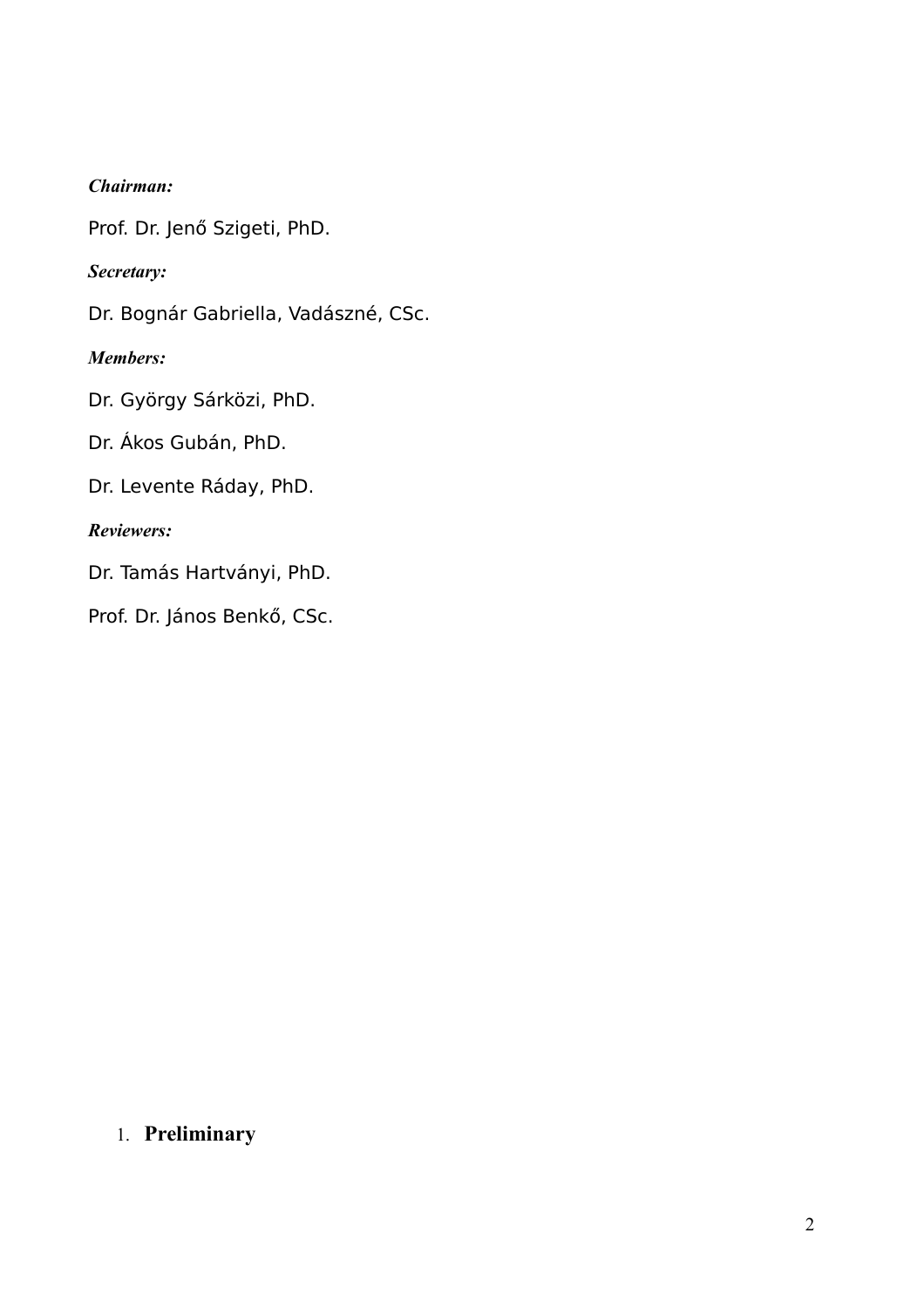Effective supply chain management is the main source of sustainable competitive advantage for companies. Therefore, the concepts of supply chain and supply chain management have received attention from many practitioners and academicians, especially in the recent years. However, most of the emphasis of academic research on supply chains has been conducted in general manner. Although potential positive outcomes that will occur after the successful implementation of supply chain management practices, there are not enough studies on industry specific supply chain models and practices. Meanwhile, food industry has become one of the leading sectors that affect social and economic environment especially in the recent years. Accordingly, supply chain practices in the food industry have become more critical for food companies' competitiveness. Therefore, the supply chain system in food industry should be designed and managed according to the requirements and constraints of the sector due to the special characteristics of the food product. Hence, food supply chain research would be valuable both for researcher and practitioners of the field. In this context, this thesis aims to examine on food supply chains by a mathematical model and application of it into olive oil industry.

As the preliminary study, literature review on supply chain and food supply chain is provided in the thesis.

## **2. Objectives:**

The objective of this thesis is to optimize the distribution network of olive and olive oil supply chain of Tariş Olive and Olive Oil Company (Tariş), operating in the olive oil industry in Turkey. For this objective, a generic model is provided for a food supply chain. Also, a specific model is developed for Tariş. Current distribution system of Tariş is analyzed and a mathematical programming model is developed to provide a distribution design for the company to maximize its profits.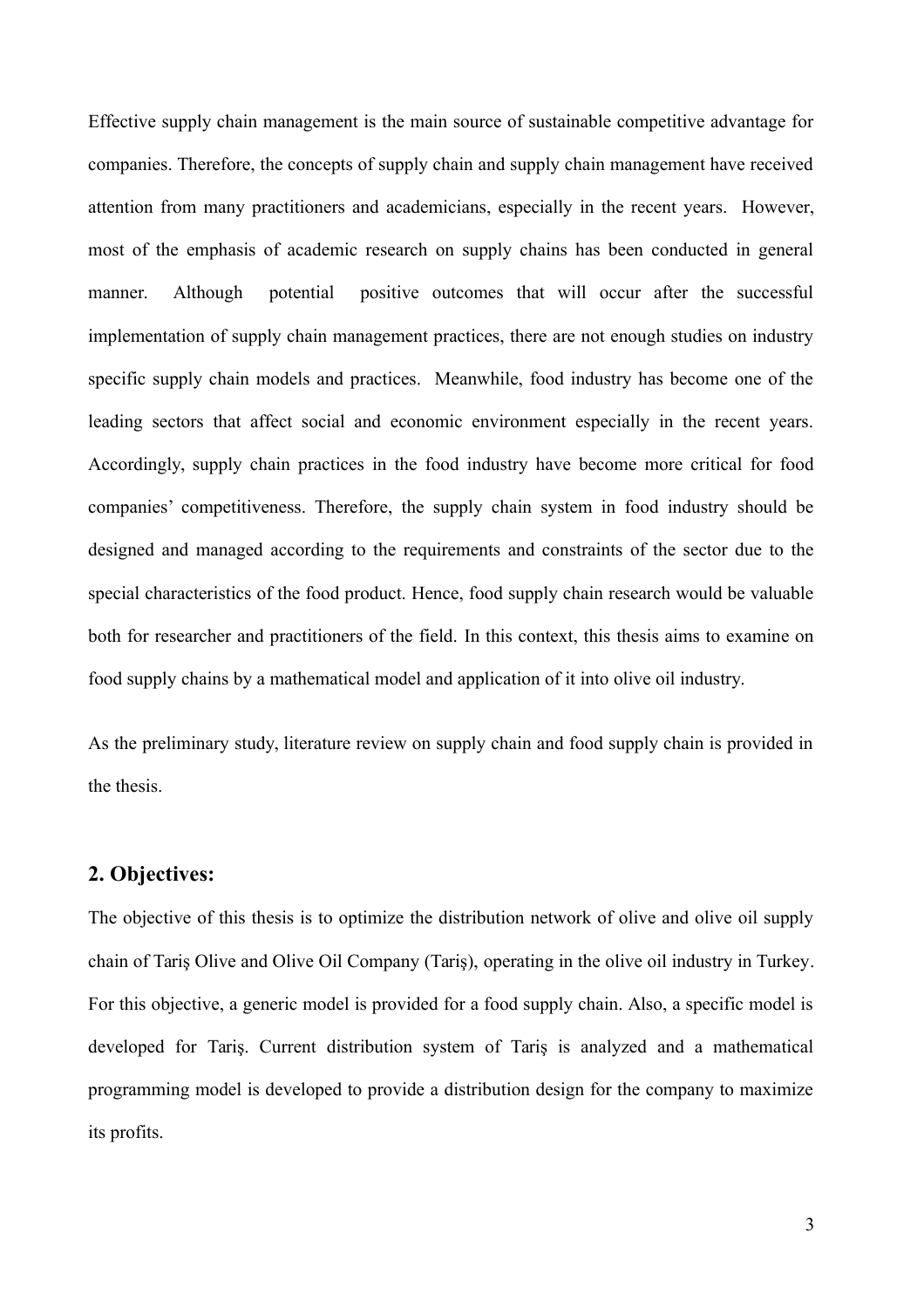#### **2.1. The Generic Model**

We aim to give a conceptual framework of distribution network structure of food supply chain. For this aim, distribution network structure of a generic food supply chain is illustrated in Figure 1. It should be noted that distribution network structure may change by product.

The generic model illustrates the network flow from raw material supplier to the customer. All possible members of the generic food supply chain and the flows within and between them are shown in the figure.

#### **Figure 1 Distribution Network Structure of a Generic Food Supply Chain**

#### **2.2. Minimum – cost network flow minimization model**

In this thesis, we utilized minimum – cost network flow minimization formulation. General



multi-commodity minimum cost flow formulation is shown and explained as follows:

*"Let O(k), k*  $∈$  *K, be the set of origins of commodity k; D(k), k*  $∈$  *K, the set of* 

*destinations of commodity k;*  $T(k)$ ,  $k \in K$ , the set of transshipment points with respect

*to commodity k*;  $o_i^k$ ,  $I \in O(k)$ ,  $k \in K$ , the supply of commodity k of vertex i;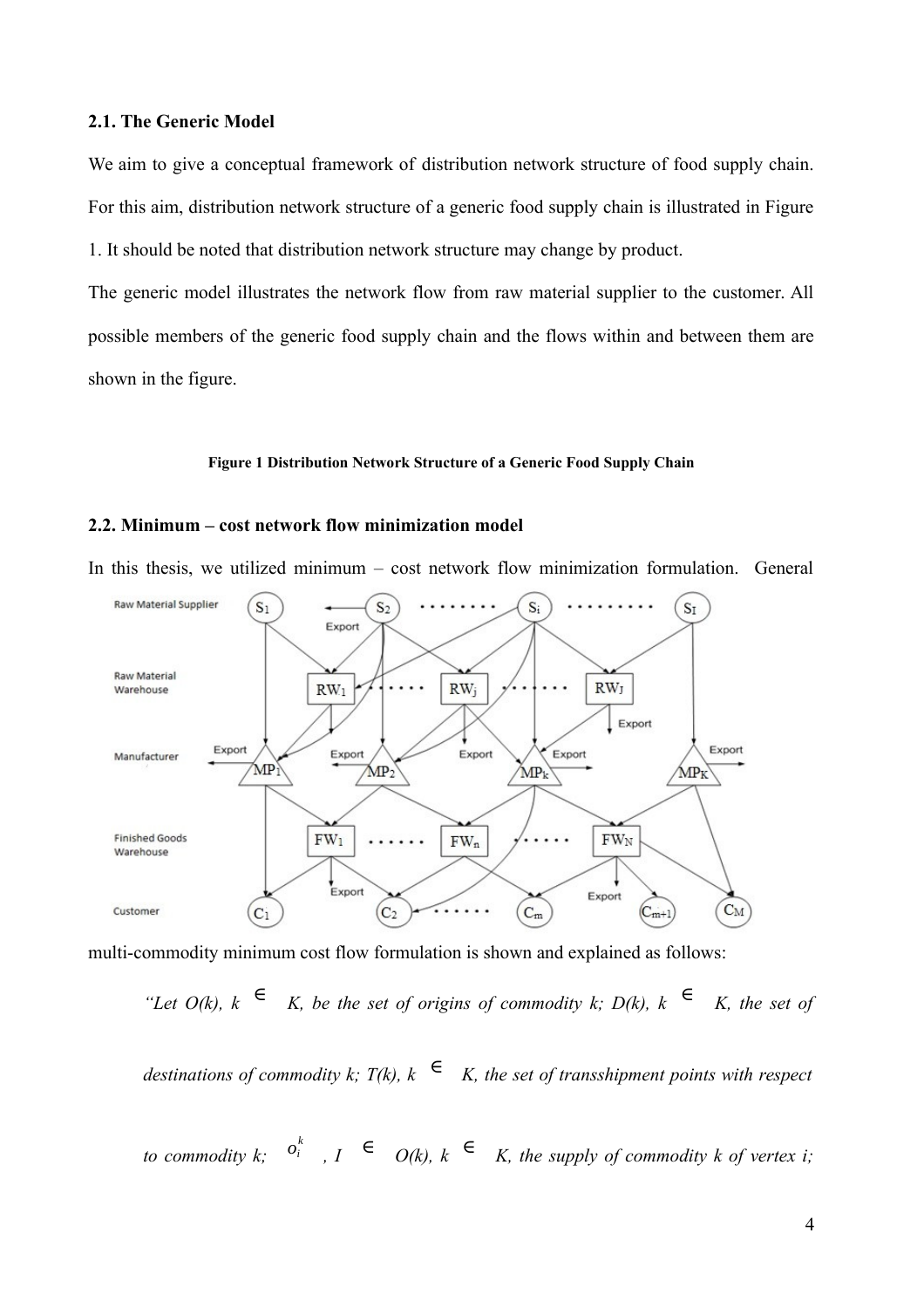$$
d_i^k
$$
,  $i \in D(k)$ ,  $k \in K$ , the demand of commodity  $k$  of vertex  $i$ ;  $u_{ij}^{\square}$ ,  $(i,j) \in A$ ,

*the capacity of arc (i,j) (i.e. the maximum flow that arc (i,j) can carry);*  $u_{ij}^k$  , (*i,j)*  $\in$ 

*A*,  $k$  **∈** K, represent the flow of commodity k on arc (i,j). Moreover, let  $C_{ij}^k$  ( $x_{ij}^k$ ),

$$
(i,j) \in A, k \in K, \text{ be the cost for transporting } x_{ij}^k \text{ flow units of commodity on arc}
$$
\n
$$
(i,j).
$$

*Minimize*

$$
\sum_{k \in K} \sum_{(i,j) \in A} C_{ij}^{k} x_{ij}^{k}
$$

*subject to*

$$
\sum_{\{j \in V: (i,j) \in A\}} x_{ij}^k - \sum_{\{j \in V: (j,i) \in A\}} x_{ji}^k = \begin{cases} o_i^k, & \text{if } i \in O(k), \\ -d_i^k, & \text{if } i \in D(k), \\ 0, & \text{if } i \in T(k), \end{cases}
$$

$$
x_{ij}^k \le u_{ij}^k, (i, j) \in A, k \in K, (2)
$$
  

$$
\sum_{k \in K} x_{ij}^k \le u_{ij}, (i, j) \in A, (3)
$$

*xij k ≥*0,(*i , j*)*∈ A , k ∈K ,*(4)

*"The objective function is the total cost, constraints correspond to the flow conservation*

*constraints holding at each vertex i*  $\in$  V and for each commodity  $k \in$ *<sup>∈</sup> K.*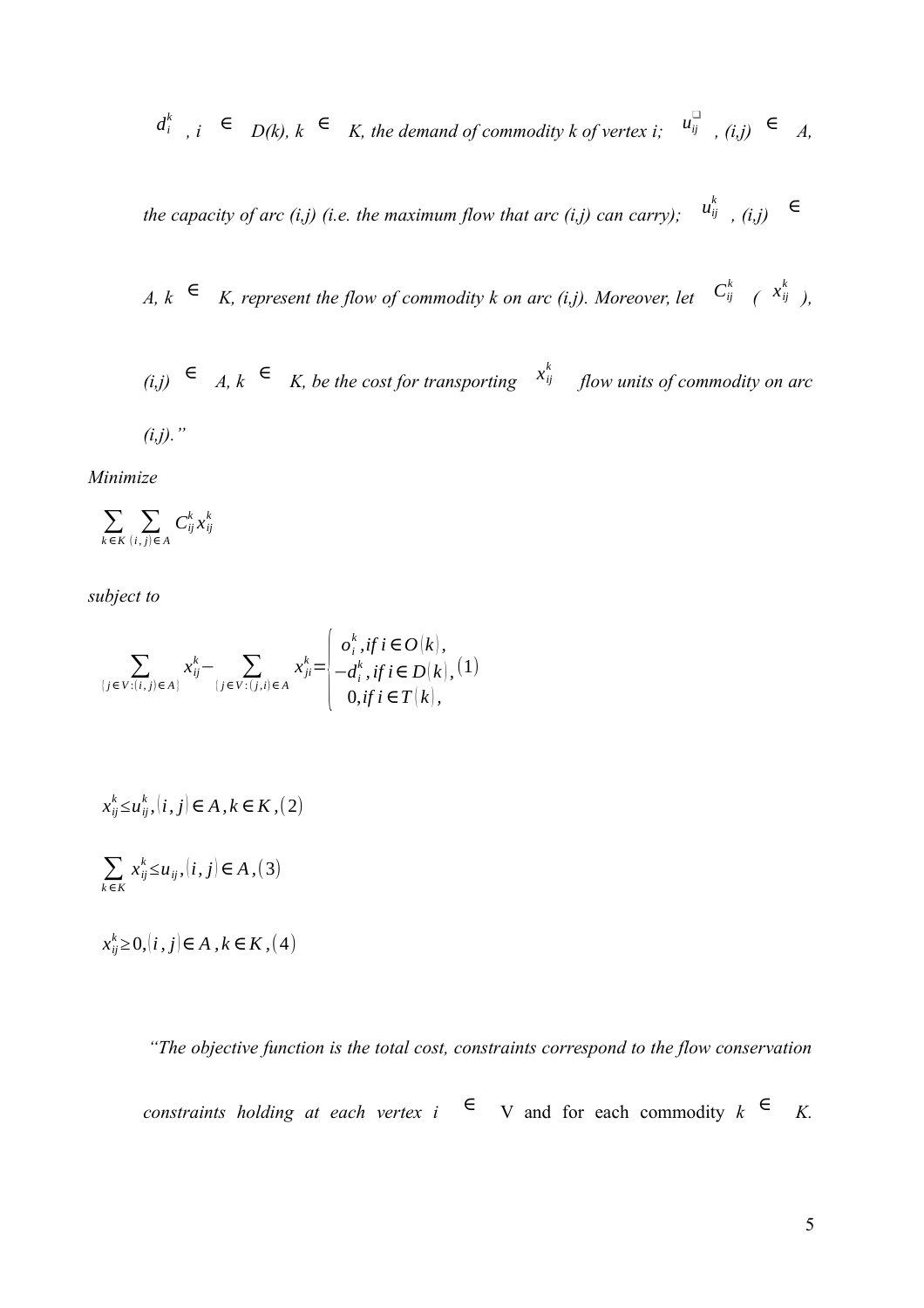*Constraints impose that the flow of each commodity*  $k \in K$  does not exceed capacity

*uij k on each arc (i,j) <sup>∈</sup> <sup>A</sup> . Constraints (bundle constraints) require that, for each*

 $(i,j)$  **∈** *A , the total flow on arc (i,j) is not greater than the capacity*  $u_{ij}^{\square}$ *."*

#### **2.3. Model for Tariş Olive Oil Supply Chain and Application**

Tariş is one of the leading companies operating in olive oil industry in Turkey. Based on the generic food supply chain network flow model and the minimum – cost network flow minimization formulation we proposed a distribution network model for Tariş. Figure 2 shows, distribution network structure of Tariş. Main supply and demand nodes, manufacturing plant, warehouses and flows between these are illustrated in the figure.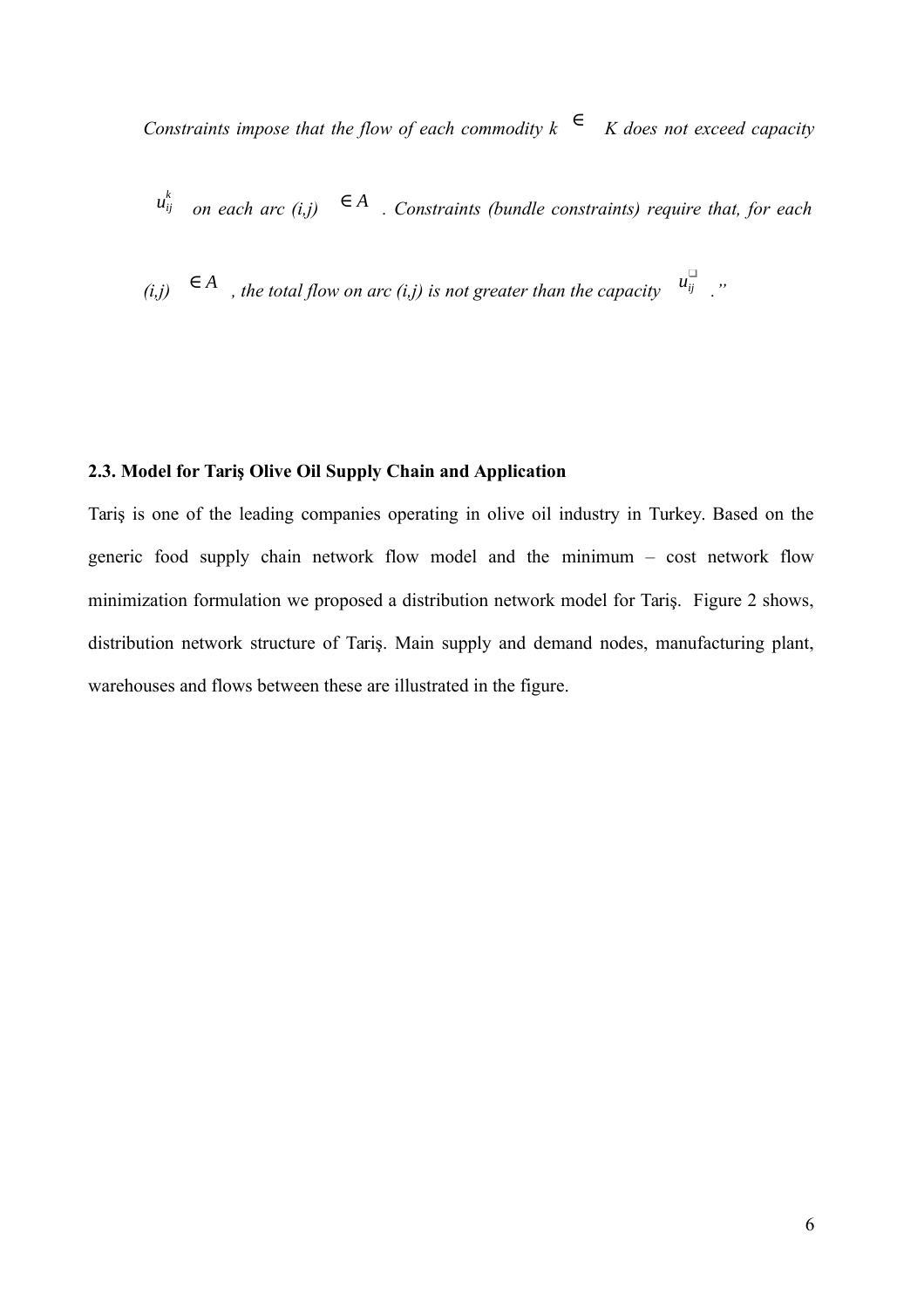

**Figure 2 Olive Oil Network Model of Tariş in Turkey**

In order to optimize distribution and production system of Tariş by minimizing cost and maximizing profit, we propose the following mathematical model.

#### **Notations used in the model proposed in this study are as follows:**

*i***:** product types,  $i=[1,..., I]$ *k***:** sales regions,  $k = \{1, \ldots, K\}$ *pi***:** sales price of product *i oili***:** amount of oil required to produce product *i oc***:** unit cost of oil *t***:** unit transportation cost of oil from Kuzey Ege (Balikesir) to the factory *toil***:** total amount of oil available for production *pci***:** packaging cost of product *i tc<sub>i</sub>*: unit transportation cost of packaging material for product *i* from suppliers to the factory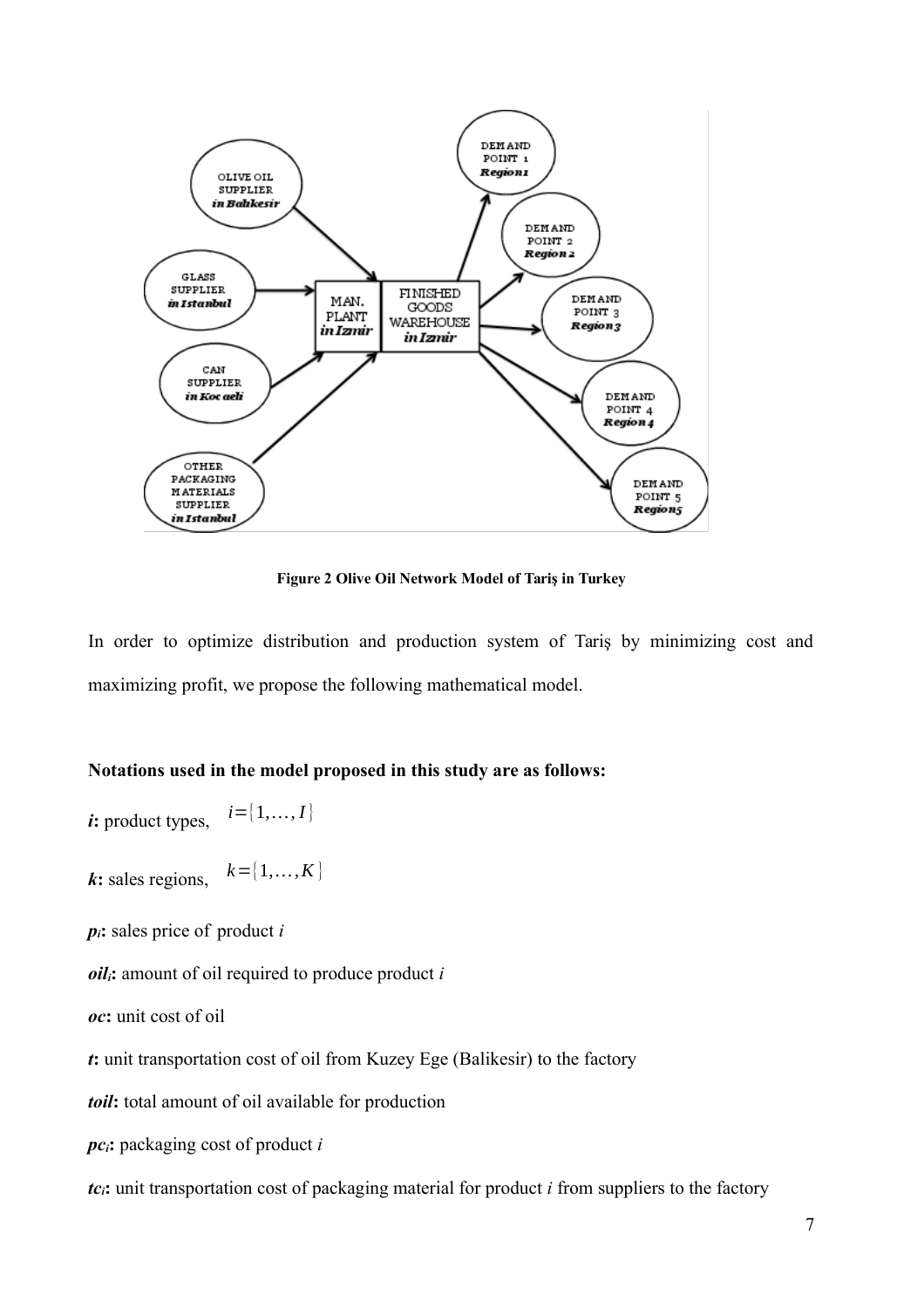\*\*\*(can from Kocaeli, glass from Istanbul)

 $c_{ik}$ **:** cost of transportation for product *i* from factory to sales region  $k$ 

*dik***:** demand of sales region *k* for product *i*

# **Decision Variables:**

*Xi***:** number of product *i* produced

 $Y_{ik}$ **:** number of product *i* shipped to sales region *k* 

# **Mathematical Model:**

# **Maximize**

$$
\frac{p}{\lambda}
$$
\n
$$
\lambda i - c_{ik} \lambda Y_{ik} - \sum_{i=1}^{I} \left( oc \cdot \frac{\lambda}{\lambda - 1} \right) X_i - t \cdot \frac{\lambda}{\lambda - 1}
$$
\n
$$
\sum_{\substack{k=1 \ k-1}}^{I} \lambda
$$
\n
$$
\sum_{i=1}^{I} \lambda
$$

**Subject to:**

$$
X_i \leq \sum_{k=1}^{K} Y_{ik} \forall i (1)
$$
  

$$
\sum_{i=1}^{I} oil_i X_i \leq \text{toil} (2)
$$

*Yik ≤ dik ∀ i, k* (3)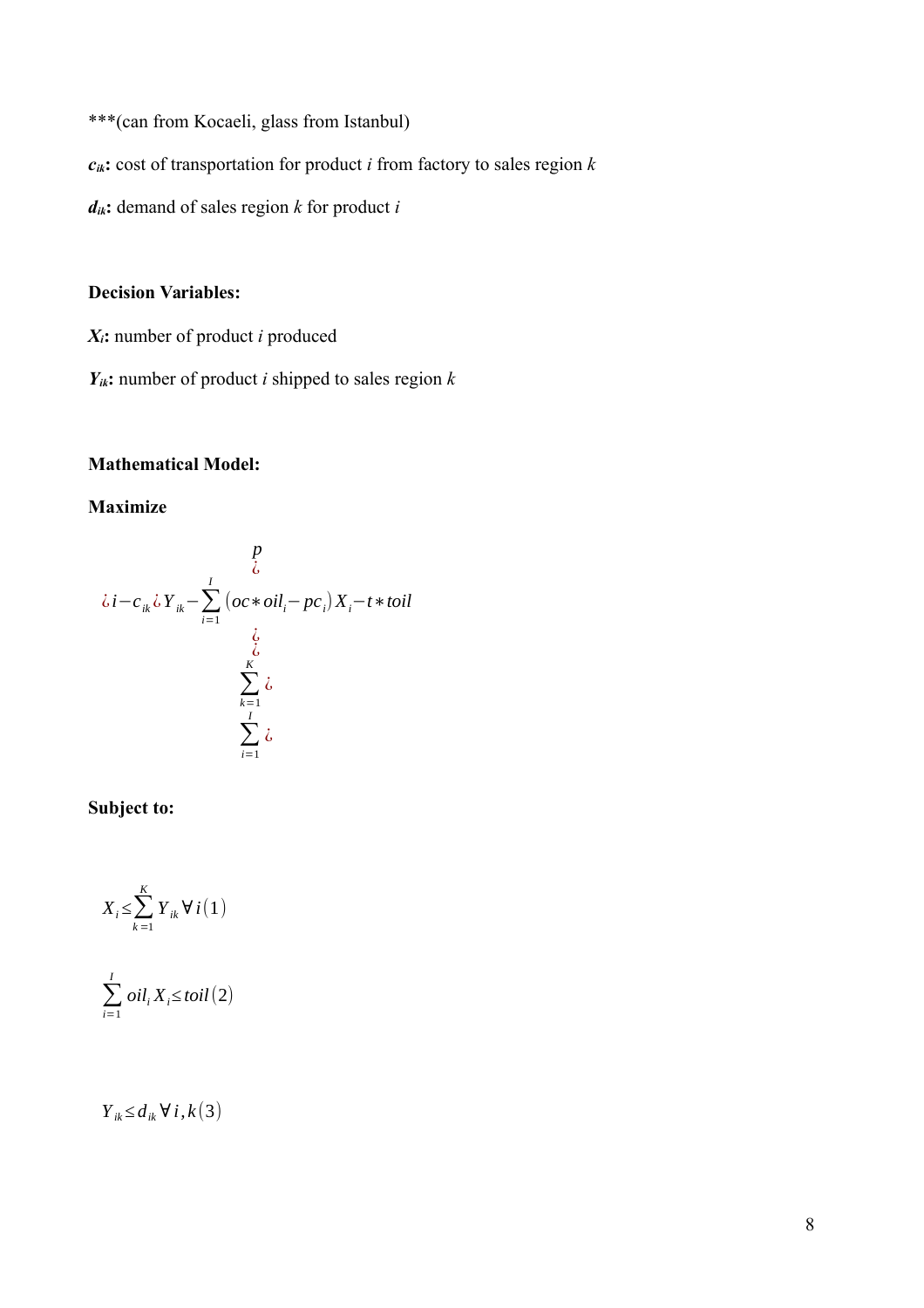*X<sup>i</sup> ≥*0 *∀i*(4)

$$
Y_{ik} \geq 0 \,\forall \, i \, , k(5)
$$

The objective function aims to **maximize the total profit.** Constraint set 1 shows that the amount of product i shipped to customer region k must be less than or equal to the amount produced. Constraint set 2 limits the number of products by the total available olive oil. Constraint set 3 states that the demand of each region may not be fully met. Constraint sets 4 and 5 state that decision variables are positive integers.

# **3.Theses**

#### **Thesis 1**

We formulated a generic model as a conceptual framework of distribution network structure of food supply chain.The generic model includes all possible members of the generic food supply chain and network flows from raw material supplier to the customer. The generic network model is also illustrated as a figure.

#### **Thesis 2**

Based on the generic model, we also developed a specific model to optimize the distribution network of olive and olive oil supply chain of Tariş Olive and Olive Oil Company (Tariş) which is operating in the olive oil industry in Turkey. We illustrated distribution network of olive and olive oil supply chain of Tariş Olive and Olive Oil Company (Tariş) is illustrated. We formulated a mathematical programming model and analyzed the current distribution system of Tariş. We proposed the model order to optimize distribution and production system of Tariş by minimizing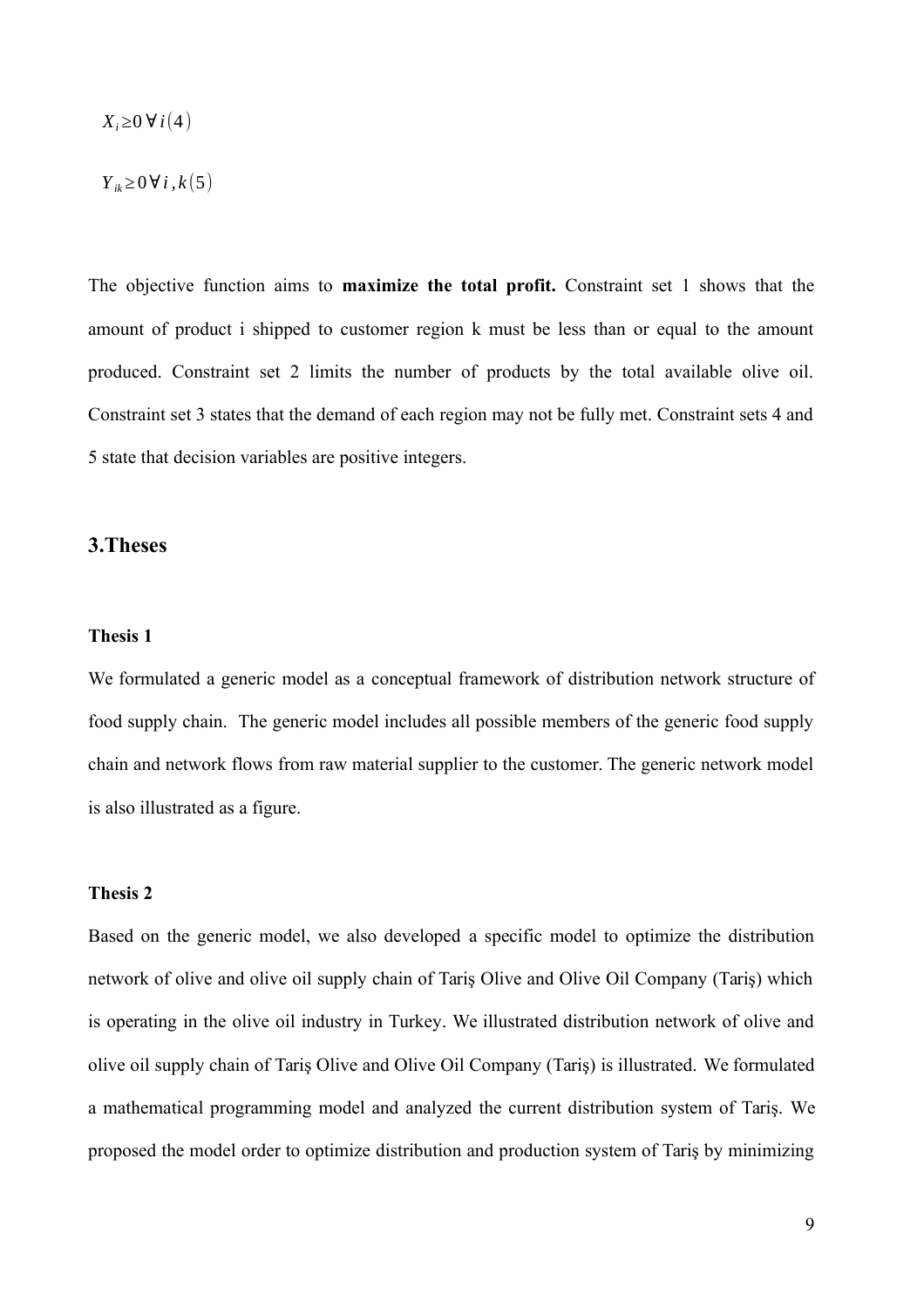cost and maximizing profit. We modelled the problem using integer programming model and solved the problem exactly using Cplex solver on GAMS Software.

#### **Thesis 3**

In order to optimize the distribution network of olive and olive oil supply chain of Tariş, real data was needed. For this reason, data on the olive and olive oil industry especially in the Aegean Region of Turkey and supply chain of Tariş is gathered. Data collection is conducted by observations and site visits to production plant and warehouses of Tariş, face to face interviews with the managers of Tariş and the secondary sources including reports, articles and books on Tariş and olive oil industry.

#### **Thesis 4**

We compared the results of solution and the real data and we realized that the production volumes for each product type proposed by the results are different than the real production volumes. Mixed Integer Programming Method is used for the analysis and the solution. Based on the optimal results proposed by the solution, required changes on the production volumes are given. Findings and recommendations for potential improvements and developments are provided.

#### **Further Research**

As reference to further research, problems of other companies operating in the same sector can be further investigated. The solution may also be done by using real demand data. Other potential members of supply chain can be included to the model and the problem can be tested again. Same problem could be applied for the other product categories.

10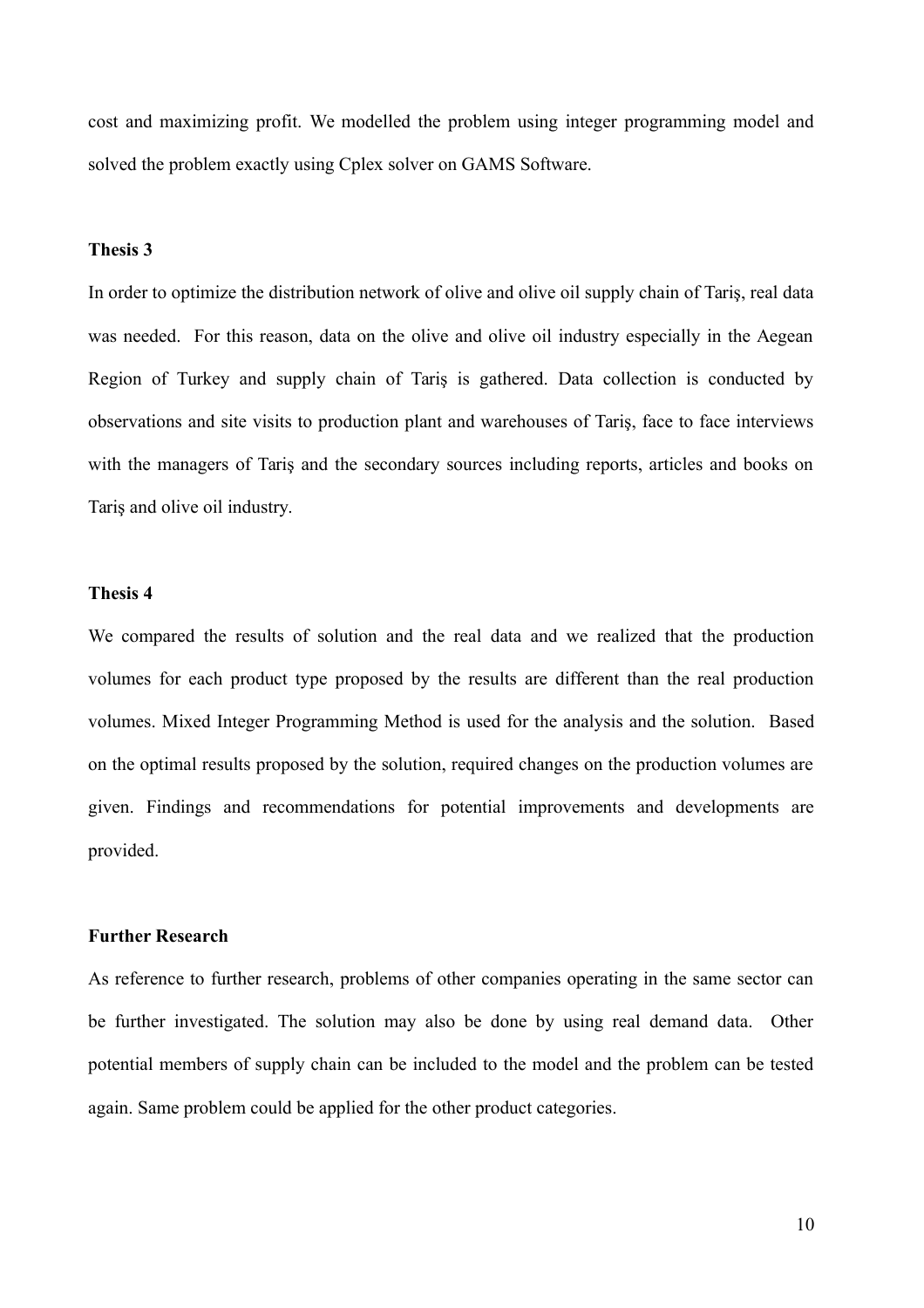# **4. Author's Selected Publications on the Related Topics**

# **Chapters in Scientific Books**

**Yurt, Ö.,** Mena, C., Stevens G. (2010), "Sales and operations planning for the food supply chain: case study" in the book titled "Delivering performance in food supply chains" which is edited by Mena C., Stevens G., pp. 117-140, Cambridge, UK, Woodhead Publishing Ltd, ISBN: 978 1 84569 471 5.

**Yurt Ö.,** Kerepeszki I., Cselenyi J., (2004) "The Needs for Changing the Distribution Chains", in the book titled Logistics Networks – Models, Methods and Applications which is edited by T. Banyai – J. Cselenyi, pp: 353-358; University of Miskolc, Miskolc, ISBN: 963 661 641 8.

## **Publications in Proceedings Books of International Conferences**

**Yurt Ö.**(2007), Cselenyi J., Illes, B.(2007), "Valuation of Existing Supply Chain of Olive And Olive Oil", "Proceedings of MicroCAD-2007 International Scientific Conference-Supplementary Volume", pp:141-151,Miskolc,Hungary.

**Yurt Ö.,** Cselenyi J., Illes, B.(2006), "Method for Evaluation of Food Supply Chain in Case of Inland Use", "Proceedings of Conversations at Miskolc", pp: 77-84, Miskolc, Hungary.

Yurt Ö., Cselenyi J., Kerepeszki I.(2006), "Examination of Typical Food Supply Chain", "Proceedings of MicroCAD-2006 International Scientific Conference, pp:191-197, Miskolc, Hungary.

Kerepeszki I., Cselenyi J., Illes, B., **Yurt Ö.**(2005), "Buyer-Supplier Assignment Problems in Virtual Logistics Support Networks", "Proceedings of 3rd Logistics and Supply Chain Congress: Logistics and Supply Chain Management in a Globalizing World", pp: 232-237, Istanbul, Turkey.

Kerepeszki I., **Yurt Ö.**(2005), "Formation of Virtual Logistics Support Networks for SMEs",